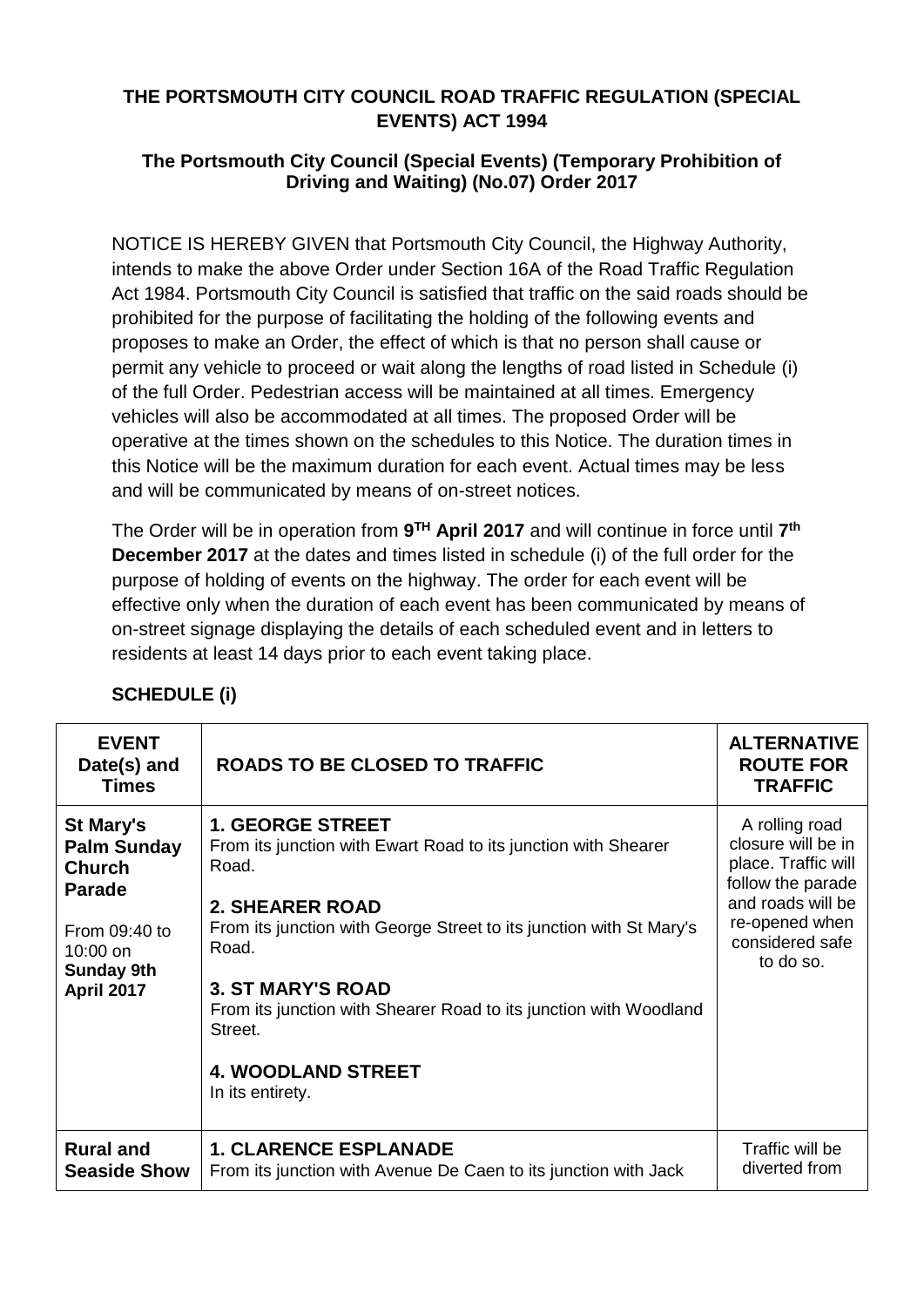|                                                                                                                                                                          | Cockerill Way for a distance of approximately 213 metres.                                                                                                                                                                                                                        | Clarence                                                                                                                                                                                                                                                               |
|--------------------------------------------------------------------------------------------------------------------------------------------------------------------------|----------------------------------------------------------------------------------------------------------------------------------------------------------------------------------------------------------------------------------------------------------------------------------|------------------------------------------------------------------------------------------------------------------------------------------------------------------------------------------------------------------------------------------------------------------------|
| From 07:00 to<br>18:00 on<br>Saturday 29th<br>April,<br>07:00 to 18:00<br>on<br>Sunday 30th<br>April and<br>07:00 to 18:00<br>on<br><b>Monday 1st</b><br><b>May 2017</b> | <b>2. AVENUE DE CAEN</b><br>In its entirety.                                                                                                                                                                                                                                     | Esplanade north<br>onto Pier Road,<br>along Duisburg<br>Way, Clarence<br>Parade and<br>south onto Jack<br>Cockerill Way<br>and vice versa.                                                                                                                             |
| D-Day<br><b>Memorial</b><br><b>Service</b><br>From 10.00 to<br>12.00 on<br><b>Tuesday 6th</b><br><b>June 2017</b>                                                        | <b>1. SOUTHSEA ESPLANADE</b><br>From 80mtrs east of its junction with St Helens Parade for a<br>distance of 76mtrs east (beyond the D-Day Memorial).<br><b>2. BUS INTERCHANGE</b><br>From its junction with Southsea Esplanade through to its junction<br>with St Helens Parade. | Buses will be<br>diverted along St<br>Helen's Parade.                                                                                                                                                                                                                  |
| <b>Moonlit</b><br><b>Memories</b><br><b>Walk</b><br>From 21:45 until<br>22:45 on<br>Saturday 10th                                                                        | <b>1. CLARENCE ESPLANADE</b><br>From 100 metres west of its junction with Jack Cockerill Way<br>through to its junction with Pier Road.<br>2. PIER ROAD<br>From its junction with Clarence Esplanade to its junction with<br>Duisburg Way.                                       | Traffic will be<br>diverted along<br><b>Jack Cockerill</b><br>Way, Clarence<br>Parade, Avenue<br>de Caen,<br>Duisburg Way                                                                                                                                              |
| <b>June 2017</b>                                                                                                                                                         |                                                                                                                                                                                                                                                                                  | and vice versa.                                                                                                                                                                                                                                                        |
| <b>Paulsgrove</b><br>and Wymering<br><b>Carnival</b><br>From 10.00 to<br>17:00 on<br>Saturday 24th<br><b>June 2017</b>                                                   | <b>1. HEMPSTED ROAD</b><br>In its entirety.<br><b>2. ELKSTONE ROAD</b><br>Between Collington Crescent and Allaway Avenue<br><b>3. LUDLOW ROAD</b><br>Between Collington Crescent and Allaway Avenue.                                                                             | The alternative<br>route for normal<br>traffic will be via<br>Walford Road,<br>Collington<br>Crescent and<br>Nailsworth Road.<br>Buses will be<br>diverted from<br><b>Elkstone Road to</b><br><b>Woofferton Road</b><br>and from Ludlow<br>Road to<br>Credenhill Road. |
| <b>Pretty Muddy</b><br>From 07:00 to<br>15:00 on<br>Saturday 8 <sup>th</sup><br><b>July 2017</b><br><b>Race for Life</b>                                                 | <b>1. AVENUE DE CAEN</b><br>In its entirety.                                                                                                                                                                                                                                     | Westbound:<br>Clarence Parade,<br>Pier Road and<br>Clarence<br>Esplanade.<br>Eastbound:<br>Clarence Parade,<br><b>Jack Cockerill</b>                                                                                                                                   |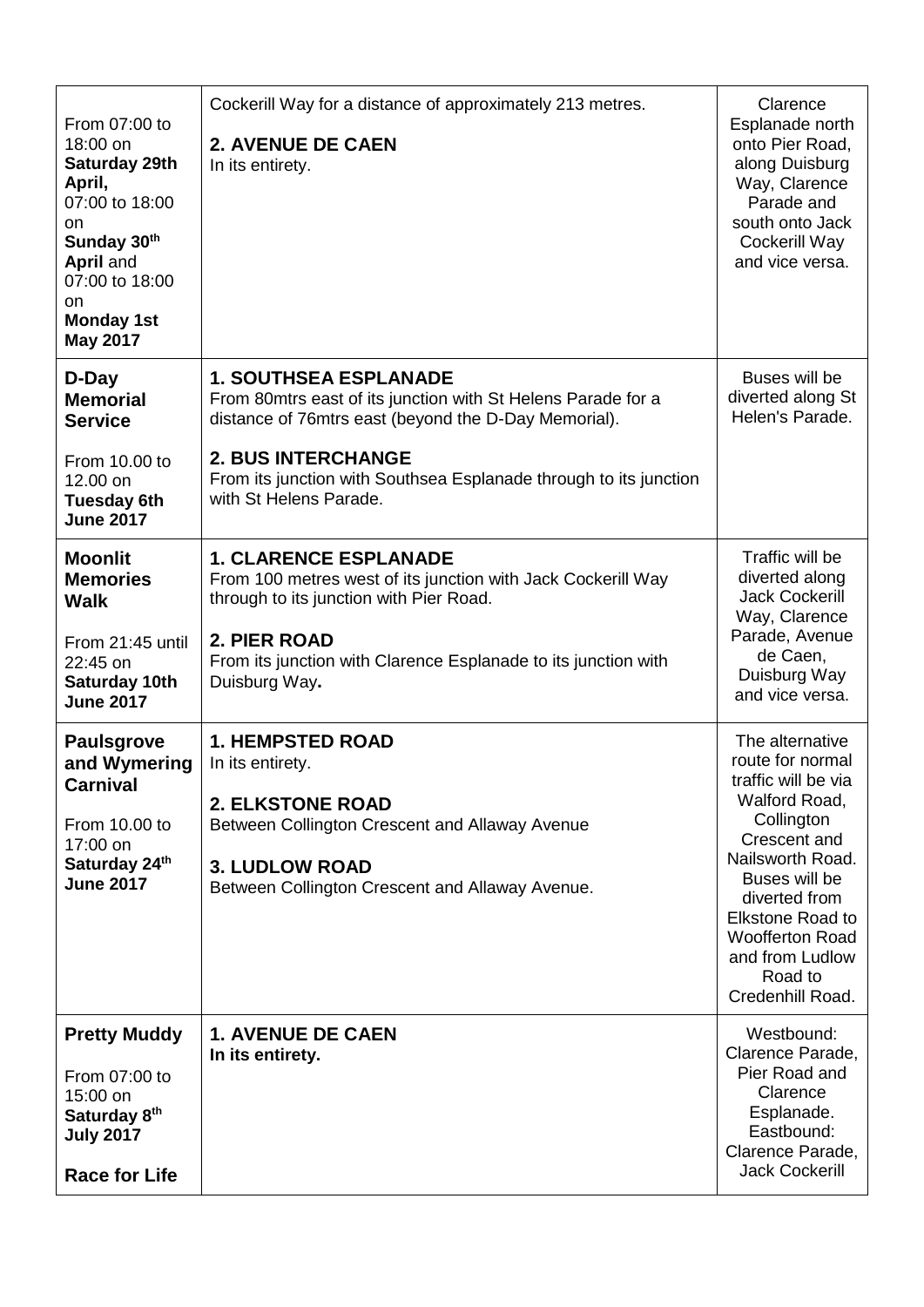| From 07:00 to<br>15:00 on<br>Sunday 9th July<br>2017                                                                                |                                                                                                                                                                                                                                                                                                                                                                                                                                                                                                                                                                                                                                                                                                                                                                                | Way and<br>Clarence<br>Esplanade.                                                                                                                                                                                                                                                             |
|-------------------------------------------------------------------------------------------------------------------------------------|--------------------------------------------------------------------------------------------------------------------------------------------------------------------------------------------------------------------------------------------------------------------------------------------------------------------------------------------------------------------------------------------------------------------------------------------------------------------------------------------------------------------------------------------------------------------------------------------------------------------------------------------------------------------------------------------------------------------------------------------------------------------------------|-----------------------------------------------------------------------------------------------------------------------------------------------------------------------------------------------------------------------------------------------------------------------------------------------|
| <b>Southsea</b><br><b>Food Festival</b><br>From 05:00 on<br>Saturday 15th<br>July<br>to 20:00 on<br>Sunday 16th<br><b>July 2017</b> | <b>1. CLARENDON ROAD</b><br>Between Palmerston Road and The Vale.<br>2. OSBORNE ROAD<br>Between Ashby Place/Portland Road and Palmerston Road.<br><b>3. PALMERSTON ROAD</b><br>Between Osborne Road/Clarendon Road and Auckland Road<br>East.<br><b>4. AVENUE DE CAEN</b><br>In its entirety.<br>5. CLARENCE PARADE (PROHIBITION OF WAITING)<br>2 parking spaces (11m) west of Palmerston Road on the north<br>side of Clarence Parade in front of Queens Keep.<br>4 parking spaces (17m) west of Avenue de Caen on the south<br>side of Clarence Parade in front of Queens Keep.                                                                                                                                                                                              | Clarence Parade,<br>Osborne Road,<br>Portland Road,<br>Kent Road,<br>Marmion Road,<br>Victoria Road<br>South, Clarendon<br>Road, South<br>Parade, Clarence<br>Parade and vice<br>versa.<br>Diversion for<br>Avenue de Caen<br>will be via Jack<br>Cockerill Way<br>and Clarence<br>Esplanade. |
| Parade &<br><b>Wreath Laying</b><br><b>Service</b><br>From 14:00 to<br>15:25 on<br>Sunday 3rd<br><b>September</b><br>2017           | <b>1. GREETHAM STREET</b><br>From east of its junction with Dugald Drummond Street to its<br>junction with Isambard Brunel Road<br><b>2. ISAMBARD BRUNEL ROAD</b><br>From its junction with Greetham Street to the pedestrian access<br>to Guildhall Square.<br><b>3. KING HENRY I STREET</b><br>From its junction with Guildhall Walk to its junction with Exchange<br>Road.<br><b>4. EXCHANGE ROAD</b><br>In its Entirety.<br><b>5. WHITE SWAN ROAD</b><br>From its junction with Exchange Road to its junction with<br>Anglesea Road.<br><b>6. ANGLESEA ROAD</b><br>From its junction with White Swan Road to its junction with St<br>Michael's Road.<br><b>7. ST MICHAEL'S ROAD</b><br>From its junction with Anglesea Road to its junction with King<br>Richard I Street. | A rolling road<br>closure will be in<br>place. Traffic will<br>follow the parade<br>and roads will be<br>re-opened when<br>considered safe<br>to do so.                                                                                                                                       |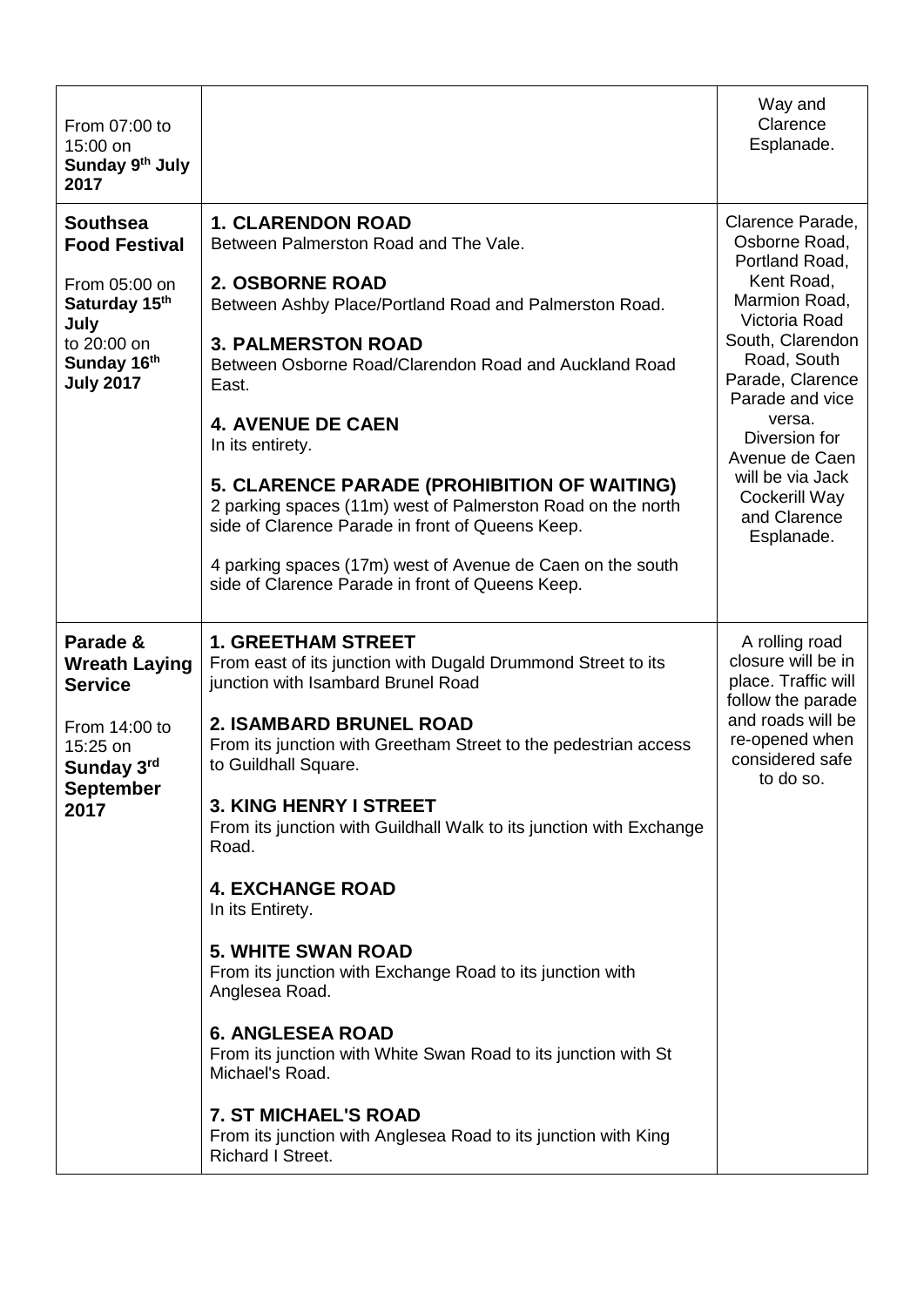|                                                                    | 8. KING RICHARD I STREET<br>From its junction with Anglesea Road to its junction with Lord<br>Montgomery Way.          |                                                                      |
|--------------------------------------------------------------------|------------------------------------------------------------------------------------------------------------------------|----------------------------------------------------------------------|
|                                                                    | <b>9. LORD MONTGOMERY WAY</b><br>From junction with King Richard I Street to its junction with<br>Hampshire Terrace.   |                                                                      |
|                                                                    | <b>10. HAMPSHIRE TERRACE</b><br>From its junction with Lord Montgomery Way to its junction with<br>St Michael's Road.  |                                                                      |
|                                                                    | <b>11. ST MICHEAL'S ROAD</b><br>From its junction with Hampshire Terrace to its junction with<br>Cambridge Road.       |                                                                      |
|                                                                    | <b>12. CAMBRIDGE ROAD</b><br>From its junction with St Michael's Road to its junction with High<br>Street.             |                                                                      |
|                                                                    | <b>13. HIGH STREET</b><br>From its junction with Cambridge Road to its junction with<br>Pembroke Road.                 |                                                                      |
|                                                                    | <b>14. PEMBROKE ROAD</b><br>From its junction with High Street to its junction with Duisburg<br>Way.                   |                                                                      |
|                                                                    | <b>15. DUISBURG WAY</b><br>From its junction with Pembroke Road to its junction with<br>Clarence Parade.               |                                                                      |
|                                                                    | <b>16. OSBORNE ROAD</b><br>From its junction with Duisburg Way to its junction with Clarendon<br>Road.                 |                                                                      |
|                                                                    | <b>17. CLARENDON ROAD</b><br>From its junction with Osborne Road to its junction with Waverley<br>Road.                |                                                                      |
|                                                                    | <b>18. WAVERLEY ROAD</b><br>From its junction with Clarendon Road to its junction with Lowcay<br>Road.                 |                                                                      |
| <b>Fratton Family</b><br><b>Festival</b><br>From 06:00 to<br>22:00 | <b>1. FRATTON ROAD</b><br>North from its junction with Lucknow Street to south of the<br>junction with Garnier Street. | Arundel Street,<br>Holbrook Road,<br>Victoria Road<br>North and vice |
| 17th September<br>2017                                             | <b>2. SOMERS ROAD</b><br>North from its junction with Vivash Road to the junction with<br>Fratton Road.                | versa.                                                               |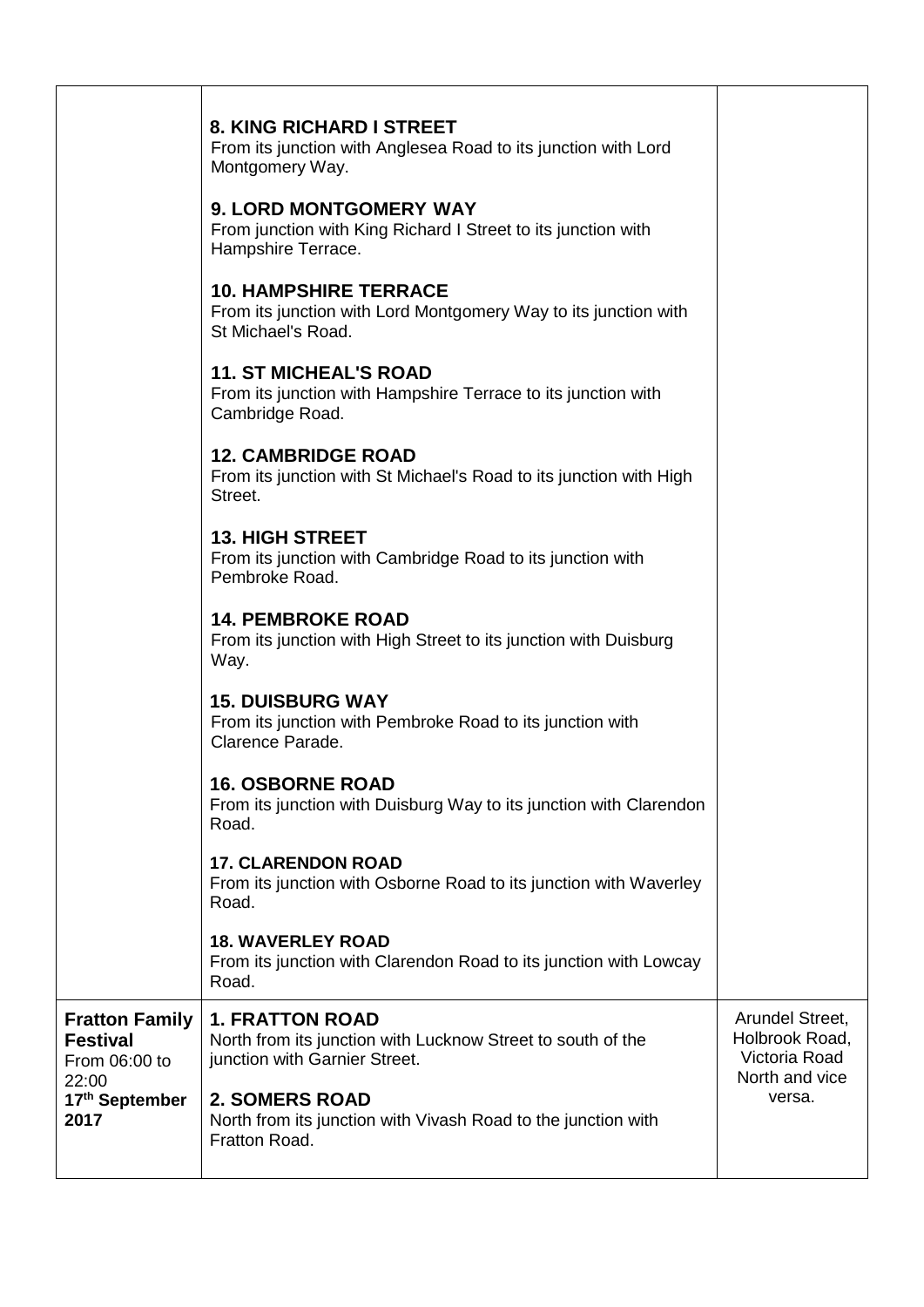|                                                                                                | <b>3. CORNWALL ROAD</b><br>From its junction with Nancy Road to the junction with Fratton<br>Road.<br><b>4. PENHALE ROAD</b>                                                                                                       |                                                                                                                |
|------------------------------------------------------------------------------------------------|------------------------------------------------------------------------------------------------------------------------------------------------------------------------------------------------------------------------------------|----------------------------------------------------------------------------------------------------------------|
|                                                                                                | From its junction with Nancy Road to its junction with Fratton<br>Road.                                                                                                                                                            |                                                                                                                |
| <b>Seafarers</b><br><b>Service</b><br>From 09:55 to<br>12:00 on<br>Sunday 15th<br>October 2017 | From 09:55 to 10:20:<br><b>1. PEMBROKE ROAD</b><br>From its junction with St Nicholas Street to its junction with High<br>Street.<br>2. HIGH STREET<br>From its junction with Pembroke Road to its junction with Oyster<br>Street. | A rolling road<br>closure will be in<br>place. Roads will<br>be re-opened<br>when considered<br>safe to do so. |
|                                                                                                | <b>3. OYSTER STREET</b><br>From its junction with High Street to its junction with St<br>Thomas Street.                                                                                                                            |                                                                                                                |
|                                                                                                | From 11:15 to 11:30:                                                                                                                                                                                                               |                                                                                                                |
|                                                                                                | <b>4. OYSTER STREET</b><br>From its junction with St Thomas Street to its junction with High<br>Street.                                                                                                                            |                                                                                                                |
|                                                                                                | <b>5. HIGH STREET</b><br>From its junction with Oyster Street to its junction with Grand<br>Parade.                                                                                                                                |                                                                                                                |
|                                                                                                | From 11:15 to 12:00:                                                                                                                                                                                                               |                                                                                                                |
|                                                                                                | <b>6. GRAND PARADE</b><br>From its junction with High Street to its junction with Penny Street.                                                                                                                                    |                                                                                                                |
|                                                                                                | 7. PENNY STREET<br>From its junction with Grand Parade to 50 metres east                                                                                                                                                           |                                                                                                                |
|                                                                                                | From 11.45 to 12.00:                                                                                                                                                                                                               |                                                                                                                |
|                                                                                                | <b>8. HIGH STREET</b><br>From its junction with Grand Parade to its junction with Oyster<br>Street.                                                                                                                                |                                                                                                                |
|                                                                                                | <b>9. OYSTER STREET</b><br>From its junction with High Street to its junction with St Thomas<br>Street.                                                                                                                            |                                                                                                                |
| <b>King George</b><br><b>V Fireworks</b>                                                       | <b>NORTHERN ROAD (Except for buses)</b><br>1.<br>From its junction with Portsmouth Road and Medina Road<br>roundabout in both directions.                                                                                          | For the safety of<br>attendees at the<br>event and to                                                          |